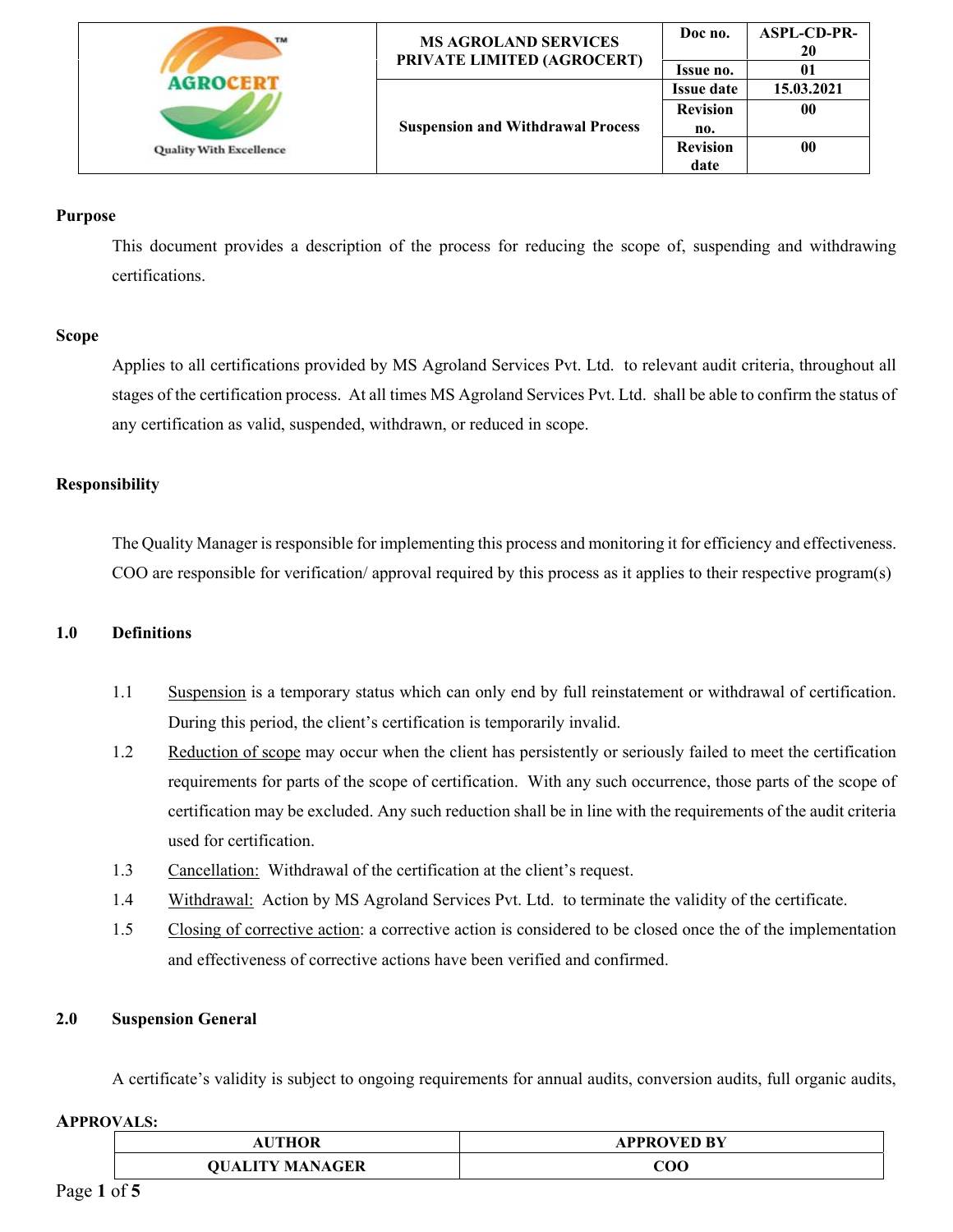| TM                             | <b>MS AGROLAND SERVICES</b><br>PRIVATE LIMITED (AGROCERT) | Doc no.           | <b>ASPL-CD-PR-</b><br>20 |
|--------------------------------|-----------------------------------------------------------|-------------------|--------------------------|
|                                |                                                           | Issue no.         | 01                       |
| <b>Quality With Excellence</b> | <b>Suspension and Withdrawal Process</b>                  | <b>Issue date</b> | 15.03.2021               |
|                                |                                                           | <b>Revision</b>   | 00                       |
|                                |                                                           | no.               |                          |
|                                |                                                           | <b>Revision</b>   | 00                       |
|                                |                                                           | date              |                          |

surveillance audit, special audit and other conditions specified in the client's contract with MS Agroland Services Pvt. Ltd. . The process may begin when any of the following occur:

- a) The client's certified system has persistently or seriously failed to meet certification requirements, including requirements for the effectiveness of the system.
- b) annual audits, conversion audits and full organic audits are not conducted at the required frequencies.
- c) The certified client has voluntarily requested a suspension.
- d) Corrective Actions are not closed within the specified timeframe. Note: After 60 days of non-receipt of corrective actions from the client, notification will be sent to the client notifying them of the potential of suspension. If further delay occurs and the 90-days' time limit is exceeded, the Quality manager, Quality Manager, or designated certification authority personnel shall provide direction on the suspension of the certificate.
- e) Violations of the contract (includes unpaid invoices) with MS Agroland Services Pvt. Ltd.
- f) As a result of investigation conducted on a complaint against a certified client.

### **3.0 Suspension and reduction of scope**

Based on any of the above-identified conditions, Quality Manager may recommend the suspension of a client's certification or, except for items b) and e) above, the reduction of the scope of certification of the client. Reduction in the scope of certification is done to exclude the parts not meeting the requirements, when the certified client has persistently or seriously failed to meet the certification requirements for those parts of the scope of certification.

The recommendation and justification shall be submitted to the appropriate Certification Authority Personnel/ COO (Certification Committee) for approval. The approved decision shall include the conditions for lifting the suspension or reinstating the complete scope of certification.

Suspension is not to exceed 180 days unless approved by the COO and/or, when required, by the Accreditation Body or Sector Authority Organizations.

MS Agroland Services Pvt. Ltd. will update the status of the client certification in its directory of certified clients and

| <b>THOR</b>                        | APPROVED BY |
|------------------------------------|-------------|
| <b>LITY MANAGER</b><br><b>NITC</b> | COO         |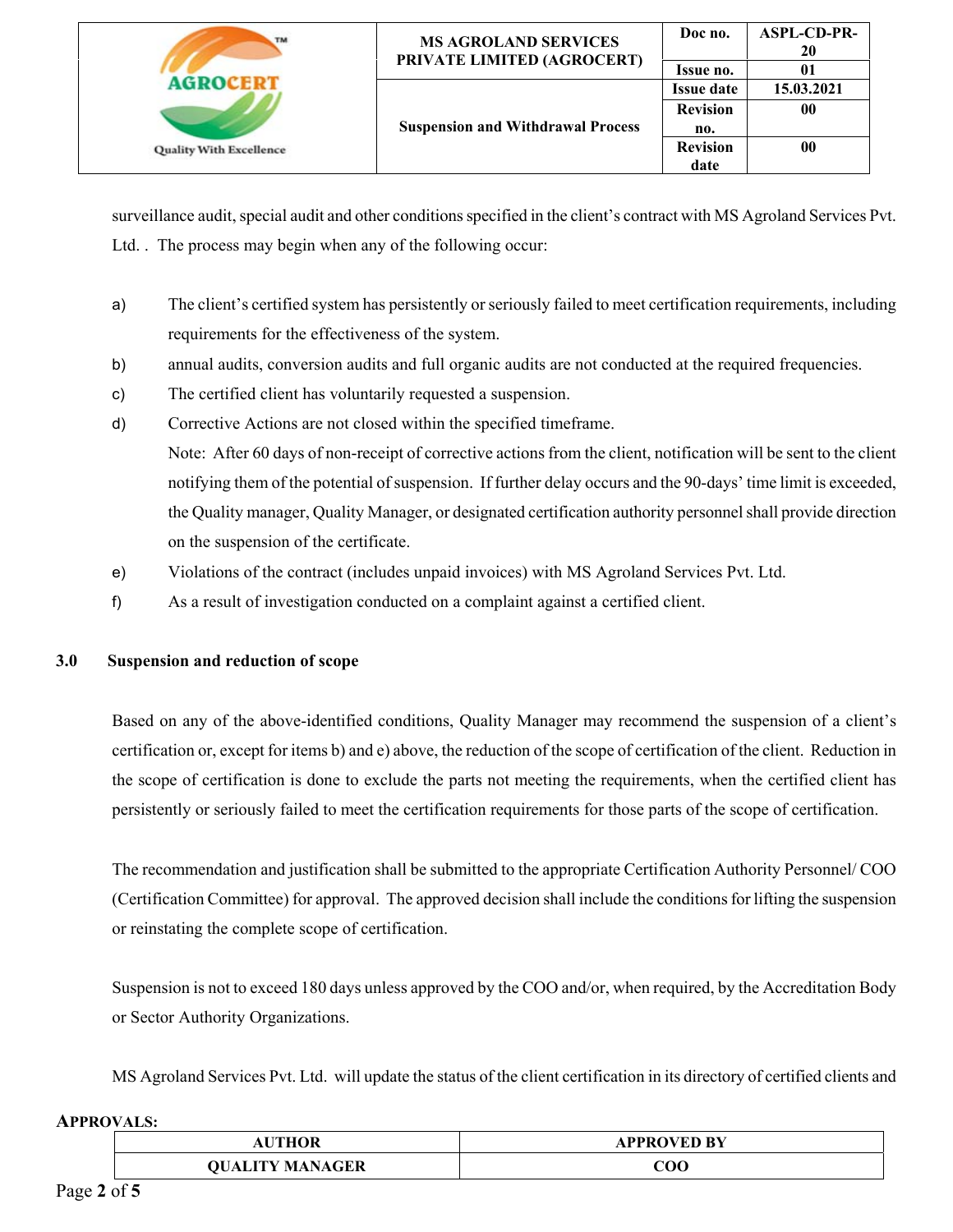| TM                             | <b>MS AGROLAND SERVICES</b><br>PRIVATE LIMITED (AGROCERT) | Doc no.           | <b>ASPL-CD-PR-</b><br>20 |
|--------------------------------|-----------------------------------------------------------|-------------------|--------------------------|
|                                |                                                           | Issue no.         | 01                       |
| <b>Quality With Excellence</b> | <b>Suspension and Withdrawal Process</b>                  | <b>Issue date</b> | 15.03.2021               |
|                                |                                                           | <b>Revision</b>   | 00                       |
|                                |                                                           | no.               |                          |
|                                |                                                           | <b>Revision</b>   | $\bf{00}$                |
|                                |                                                           | date              |                          |

take any other measures it deems appropriate.

Once the approval of the decision of suspension or reduction of scope is completed, the affected client will be notified in writing of the suspension of its certification. The letter typically indicates:

- a) Reason for suspension or reduction of scope.
- b) Maximum duration of suspension or reduction of scope.
- c) Conditions for the suspension or reduction of scope to be lifted (i.e. timeline submission of corrective actions, special surveillance visit, etc.).
- d) Failure to resolve the issues that have resulted in suspension or reduction of scope in the specified timeframe shall result in withdrawal or permanent reduction of the scope of certification.
- e) Notification that for the duration of the suspension, the client shall refrain from further promotion of its certification
- f) MS Agroland Services Pvt. Ltd. will notify other parties as applicable and communicate with client if other parties need to be included.
- g) The client is to be notified that the suspension decision may be appealed (please provide the reference to ASPL-CD-PR-05 Complaints and appeals procedure ).

## **3.1 Subsequent actions relating to closure of corrective actions**

If the client submits a timely response to corrective action closure, follow-up verification shall be performed as per the disposition of the conditions for lifting the suspension or reinstatement of the complete scope of certification. This will be monitored by Quality Manager. If satisfactory, the results are to be forwarded to Certification Authority personnel (COO/ Certification Committee) for re-instatement of the certification. Certification Authority personnel (COO/ Certification Committee), depending on the level of the correction actions will determine if a special visit is required or not.

If the results are unsatisfactory, or if the client fails to respond adequately to MS Agroland Services Pvt. Ltd. - Certification's request, Certification Authority shall initiate the withdrawal of the certification per section 5.0 of the present document

# **4.0 Process Monitoring**

| <b>THOR</b>                            | APPROVED BY |
|----------------------------------------|-------------|
| <b>THAT A STATE</b><br>GER<br>AT.<br>N | 200         |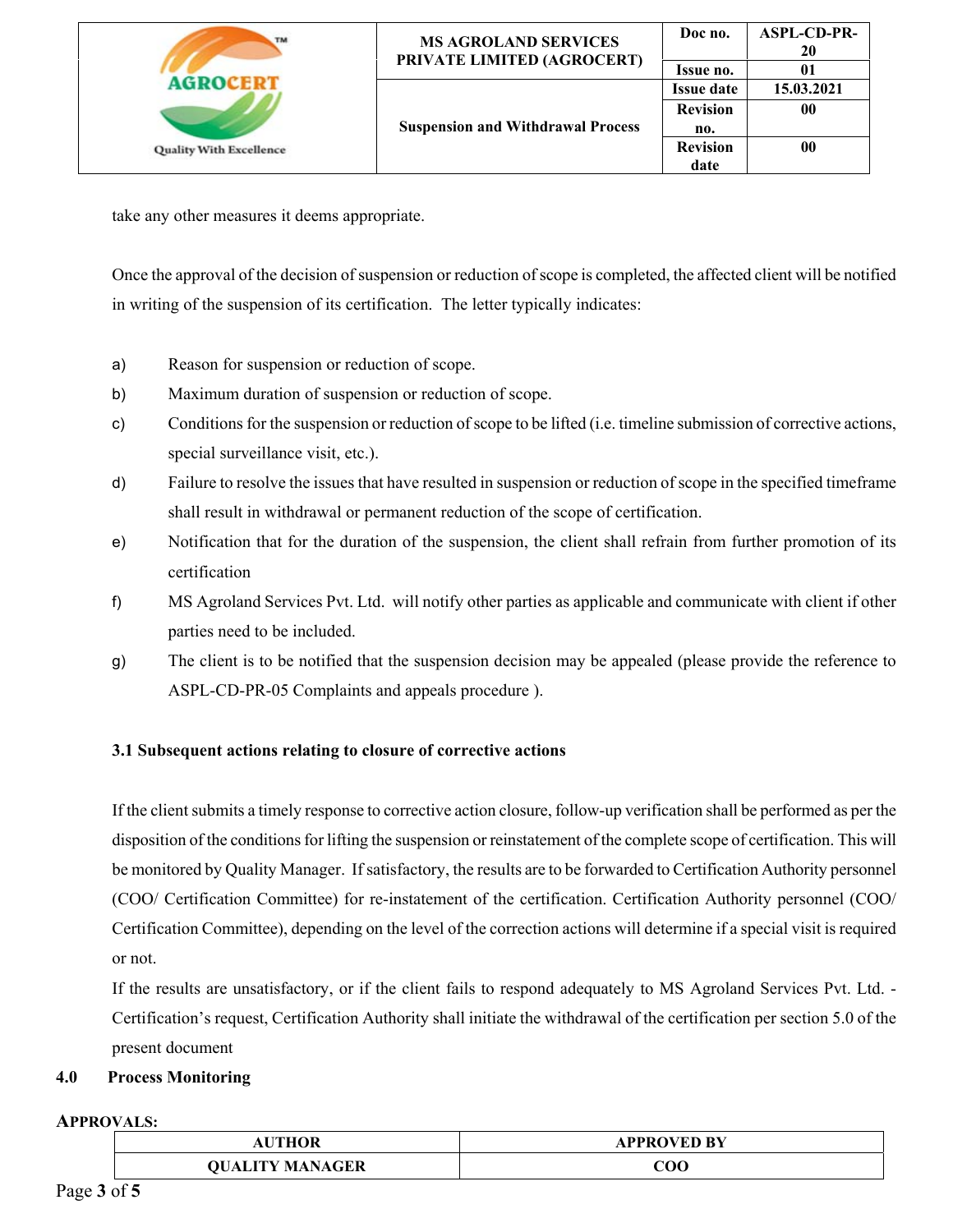| TM                                                | <b>MS AGROLAND SERVICES</b>              | Doc no.           | <b>ASPL-CD-PR-</b><br>20 |
|---------------------------------------------------|------------------------------------------|-------------------|--------------------------|
|                                                   | PRIVATE LIMITED (AGROCERT)               | Issue no.         |                          |
| <b>AGROCEDT</b><br><b>Quality With Excellence</b> | <b>Suspension and Withdrawal Process</b> | <b>Issue date</b> | 15.03.2021               |
|                                                   |                                          | <b>Revision</b>   | 00                       |
|                                                   |                                          | no.               |                          |
|                                                   |                                          | <b>Revision</b>   | 00                       |
|                                                   |                                          | date              |                          |

Quality Manager and Certification Authority personnel (COO/ Certification Committee) are responsible for reviewing suspended certificates to ensure the specified time limits of the suspensions are not exceeded.

## **5.0 Withdrawal - General**

The withdrawal process may begin upon verification when any of the following examples occur:

- a) Client wishes to cancel and sends formal notification (in writing);
- b) Deficiency in certified client's system is identified;
- c) Corrective Actions are not closed within specified timeframe;
- d) Incorrect/inappropriate use of certificate(s) and/or certification mark(s);
- e) Lack of payment;
- f) Violations of the contractual requirements with MS Agroland Services Pvt. Ltd.
- g) The client ceases to exist as a legal entity in its form as certified;
- h) When a client refuses or fails to schedule required maintenance of annual audits, conversion audits and full organic audits.
- i) In the case of corporate certification, decertification is caused by one or more of the sites no longer fulfilling the necessary criteria for maintaining the certification.
- j) Recommendation as a result of the escalation of a suspension decision (Ref: section 3.0 of the present document).

### **6.0 Withdrawal**

Based on any of the above identified conditions, Quality Manager may recommend the withdrawal of a client's certification.

The process is initiated with a formal letter to the client indicating the reason and the effective date of the withdrawal of the certification. Additionally, the following information is included:

a) The client is advised to discontinue the use of its certificate and all advertising material that contains any reference to its certified status or shows MS Agroland Services Pvt. Ltd. and or the Accreditation Body(ies) mark(s).

| UTHOR              | APPROVED BY<br>the company of the company of the company of the company of the company of the company of |
|--------------------|----------------------------------------------------------------------------------------------------------|
| <b>TEV MANAGER</b> | ${\bf COO}$                                                                                              |